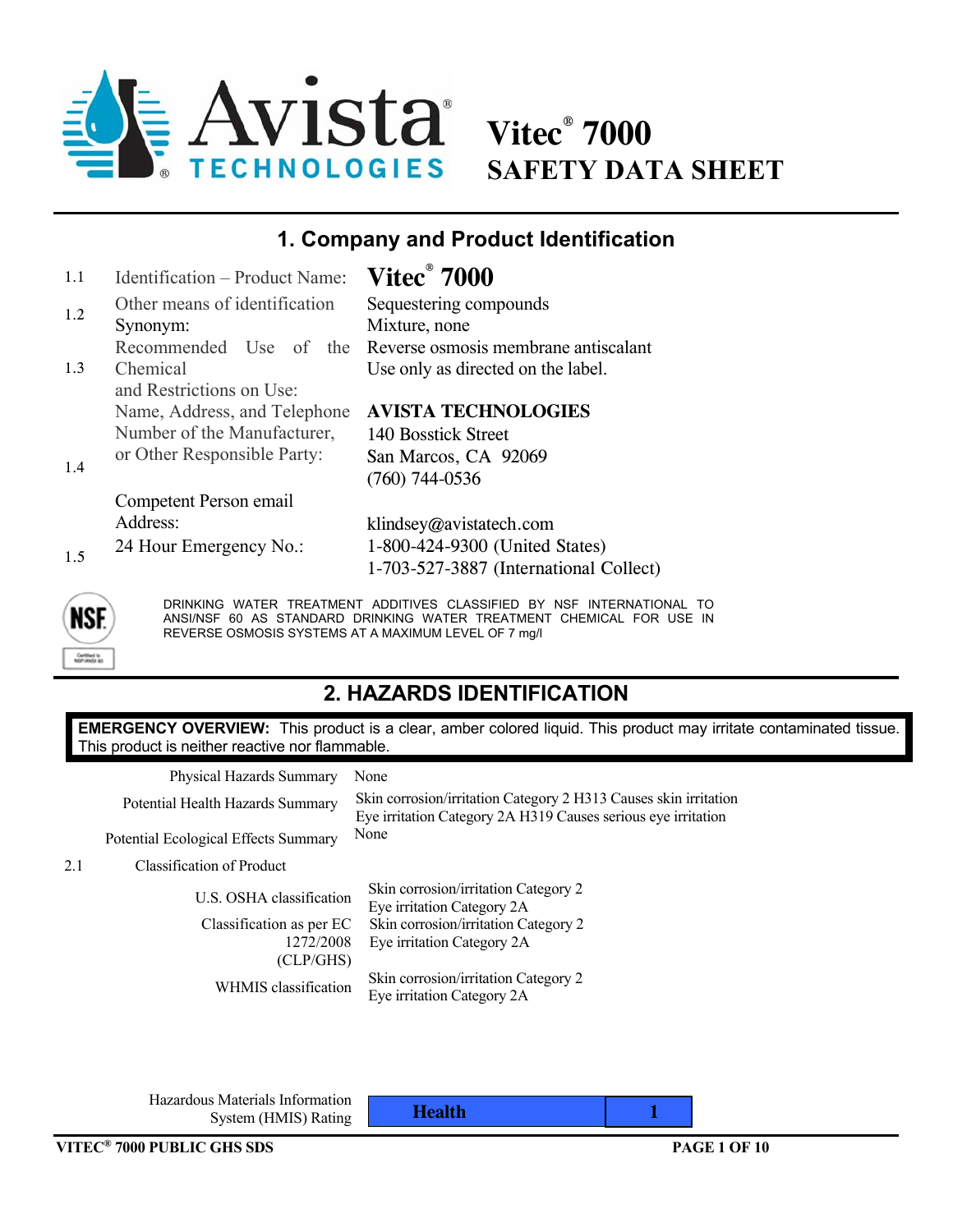| <b>Flammability</b>         | o |
|-----------------------------|---|
| <b>Physical Hazard</b>      |   |
| <b>Protective Equipment</b> |   |

#### 2.2 Label Elements OSHA/GHS

| General Warnings            | P <sub>101</sub><br>P <sub>102</sub><br>P <sub>103</sub>                            | If medical advice is needed, have product container or label at hand.<br>Keep out of reach of children.<br>Read label before use                                                                                                                                                                                           |
|-----------------------------|-------------------------------------------------------------------------------------|----------------------------------------------------------------------------------------------------------------------------------------------------------------------------------------------------------------------------------------------------------------------------------------------------------------------------|
| Signal Word                 | <b>WARNING</b>                                                                      |                                                                                                                                                                                                                                                                                                                            |
| Hazard statements           | H313<br>H 319                                                                       | May be harmful in contact with skin<br>Causes serious eye irritation                                                                                                                                                                                                                                                       |
| Precautionary statements    | P <sub>281</sub><br>P312<br>P <sub>261</sub><br>$P302 + P305$<br>$+$ P351 +<br>P338 | Use personal protective equipment as required.<br>IF SWALLOWED: Call a POISON CENTER or doctor/physician if<br>you feel unwell.<br>Avoid breathing dust/fume/gas/mist/vapors/spray.<br>IF IN EYES: Rinse cautiously with water for several minutes.<br>Remove contact lenses, if present and easy to do. Continue rinsing. |
| Hazard pictograms           |                                                                                     |                                                                                                                                                                                                                                                                                                                            |
| 2.3<br>Unclassified Hazards | None                                                                                |                                                                                                                                                                                                                                                                                                                            |

| -2.4 | Ingredients with unknown acute None |  |
|------|-------------------------------------|--|
|      | toxicity                            |  |

#### **3. COMPOSITION and INFORMATION ON INGREDIENTS**

| <b>Chemical name</b>                                                                      | $\%$ w/w  | <b>US OSHA</b>             | <b>GHS/EU CLP</b>                                                | <b>WHMIS</b>                   |
|-------------------------------------------------------------------------------------------|-----------|----------------------------|------------------------------------------------------------------|--------------------------------|
| CAS#                                                                                      |           |                            |                                                                  |                                |
| <b>EINECS#</b>                                                                            |           |                            |                                                                  |                                |
| Chelate compound                                                                          | $30 - 40$ | Eye Irritation             | Eye Irritation                                                   | <b>Eye Irritation Category</b> |
| Proprietary                                                                               |           | Category 1                 | Category 1                                                       |                                |
| Proprietary                                                                               |           | Metal Corrosion,           | Metal Corrosion,                                                 | Metal Corrosion,               |
|                                                                                           |           | Category 1                 | Category 1                                                       | Category 1                     |
|                                                                                           |           | H319 Causes serious        | H319 Causes serious                                              | H319 Causes serious            |
|                                                                                           |           | eye irritation             | eye irritation                                                   | eye irritation                 |
|                                                                                           |           | H <sub>290</sub> May cause | H <sub>290</sub> May cause                                       | H <sub>290</sub> May cause     |
|                                                                                           |           | corrosion to metals        | corrosion to metals                                              | corrosion to metals            |
| Deflocculant & Sequestrant                                                                | $20 - 30$ | Corrosive to Metals,       | Corrosive to Metals,                                             | Corrosive to Metals,           |
| Proprietary                                                                               |           | Category 1;                | Category 1;                                                      | Category 1;                    |
| Proprietary                                                                               |           | Skin Irritation,           | Skin Irritation,                                                 | Skin Irritation,               |
|                                                                                           |           | Category 2;                | Category 2;                                                      | Category 2;                    |
|                                                                                           |           | Serious Eye Damage,        | Serious Eye                                                      | Serious Eye Damage,            |
|                                                                                           |           | Category 1                 | Damage, Category 1                                               | Category 1                     |
|                                                                                           |           | H290; May cause            | H <sub>290</sub> ; May cause                                     | H290; May cause                |
|                                                                                           |           | corrosion to metals.       | corrosion to metals.                                             | corrosion to metals.           |
|                                                                                           |           | H315; Causes skin          | H315; Causes skin                                                | H315; Causes skin              |
|                                                                                           |           | irritation                 | irritation                                                       | irritation                     |
|                                                                                           |           | H318 Causes serious        | H318 Causes                                                      | H318 Causes serious            |
|                                                                                           |           | eye damage                 | serious eye damage                                               | eye damage                     |
| Product                                                                                   | 100       |                            | Skin corrosion/irritation Category 2 H313 Causes skin irritation |                                |
|                                                                                           |           |                            | Eye irritation Category 2A H319 Causes serious eye irritation    |                                |
| $NF = Not$ Established $C = Ceiling$ I imit. See Section 16 for Definitions of Terms Used |           |                            |                                                                  |                                |

 $NE = Not$  Established.  $C =$  Ceiling Limit. See Section 16 for Definitions of Terms Used. HMIRA Registry Number: 3331808 Date filed: 5/31/2019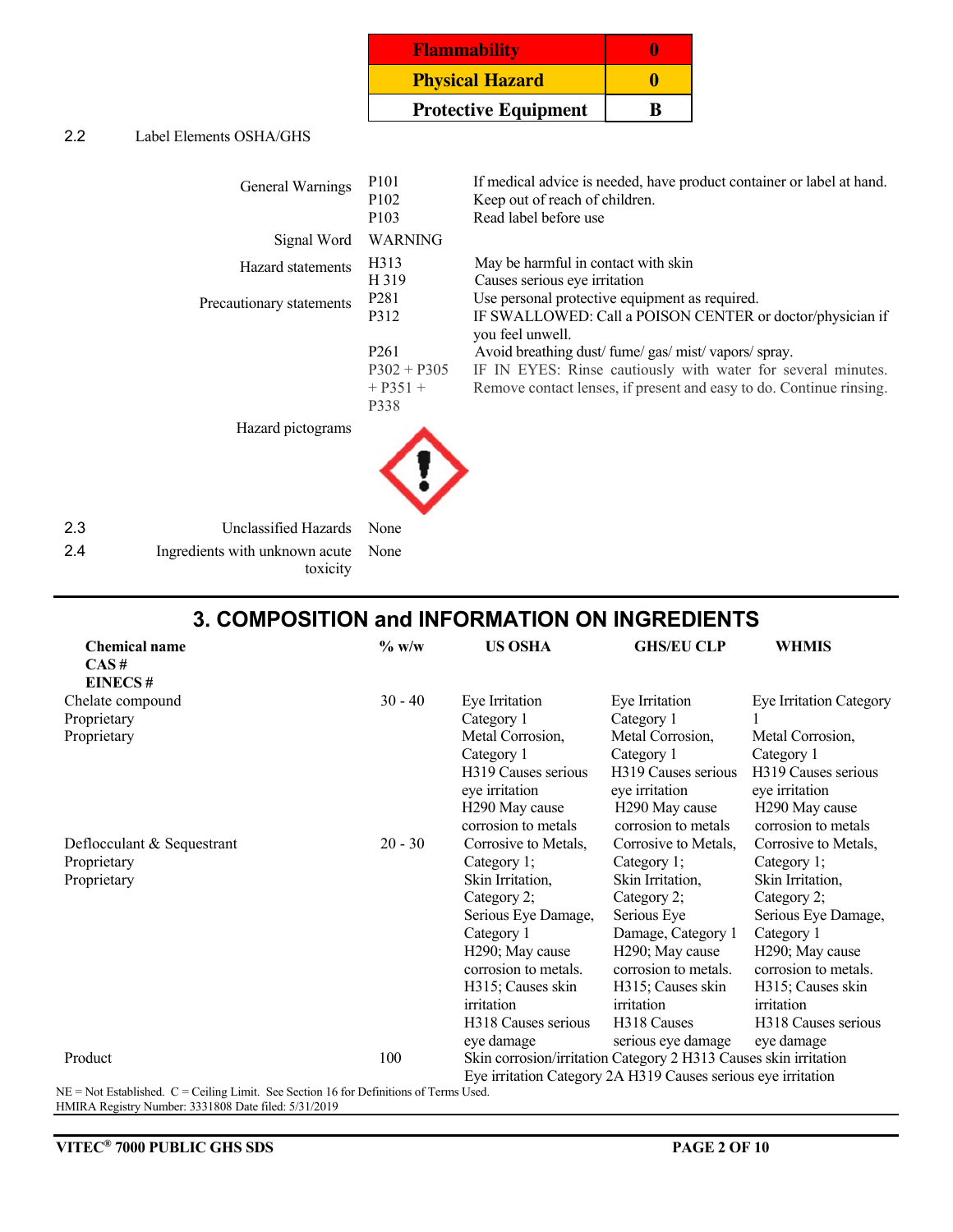#### **4. FIRST-AID MEASURES**

| 4.1 | Description of Necessary Measures                                                                     |                                                                                                                                                                                                                                                                                                                                                                                                                                       |
|-----|-------------------------------------------------------------------------------------------------------|---------------------------------------------------------------------------------------------------------------------------------------------------------------------------------------------------------------------------------------------------------------------------------------------------------------------------------------------------------------------------------------------------------------------------------------|
|     | Skin exposure:                                                                                        | If this product contaminates the skin, immediately begin decontamination with<br>running water. Remove exposed or contaminated clothing, taking care not to<br>contaminate eyes. Victim should seek immediate medical attention if any<br>adverse exposure symptoms develop.                                                                                                                                                          |
|     | Eye exposure:                                                                                         | If this product enters the eyes, open victim's eyes while under gently running<br>water. Use sufficient force to open eyelids. Have victim "roll" eyes. Minimum<br>flushing is for 15 minutes. Victim must seek medical attention.                                                                                                                                                                                                    |
|     | Inhalation:                                                                                           | If vapors, mists, or sprays of this product are inhaled, remove victim to fresh<br>air. If necessary, use artificial respiration to support vital functions. Remove<br>or cover gross contamination to avoid exposure to rescuers.                                                                                                                                                                                                    |
|     | Ingestion:                                                                                            | If this product is swallowed, CALL PHYSICIAN OR POISON CONTROL<br>CENTER FOR MOST CURRENT INFORMATION. DO NOT INDUCE<br>VOMITING. Have victim rinse mouth with water, if conscious. Never induce<br>vomiting or give a diluent (e.g., water) to someone who is unconscious, having<br>convulsions, or unable to swallow. If contaminated individual is convulsing,<br>maintain an open airway and obtain immediate medical attention. |
| 4.2 | Most Important Symptoms/Effects:                                                                      | Immediate: Inhalation exposure may cause coughing or sneezing. Symptoms<br>of skin and eye contact may include redness and irritation. Ingestion may cause<br>stomach pains, cramps, and gastritis.                                                                                                                                                                                                                                   |
|     |                                                                                                       | Delayed: Prolonged or repeated skin overexposure to this product may cause<br>dermatitis (dry, red skin). Symptoms may include tingling, redness, and visible<br>injury.                                                                                                                                                                                                                                                              |
| 4.3 | Indication Of Immediate Medical<br>Attention And Special Treatment Needed,<br>If Necessary:           | TARGET ORGANS: Acute: Eyes. Chronic: Eyes.                                                                                                                                                                                                                                                                                                                                                                                            |
|     |                                                                                                       | Victims of chemical exposure must be taken for medical attention if any adverse effects occur. Rescuers should be taken for medical                                                                                                                                                                                                                                                                                                   |
|     | attention if necessary. Take a copy of label and SDS to physician or health professional with victim. |                                                                                                                                                                                                                                                                                                                                                                                                                                       |

#### **VITEC® 7000 PUBLIC GHS SDS PAGE 3 OF 10 5. FIRE-FIGHTING MEASURES** Flammable properties Non-flammable aqueous solution Flash Point °C: Not applicable. Autoignition Temperature °C: Not applicable. Flammable Limits (in air by volume, %): Upper: Not applicable. Lower: Not applicable. 5.1 Suitable and Unsuitable Extinguishing Media: This material will not contribute to the intensity of a fire. Use extinguishing material suitable to the surrounding fire. Water spray YES Carbon dioxide YES **1 HEALTH FLAMMABILITY REACTIVITY OTHER See Section 16 for definitions of ratings NFPA RATING 0 0**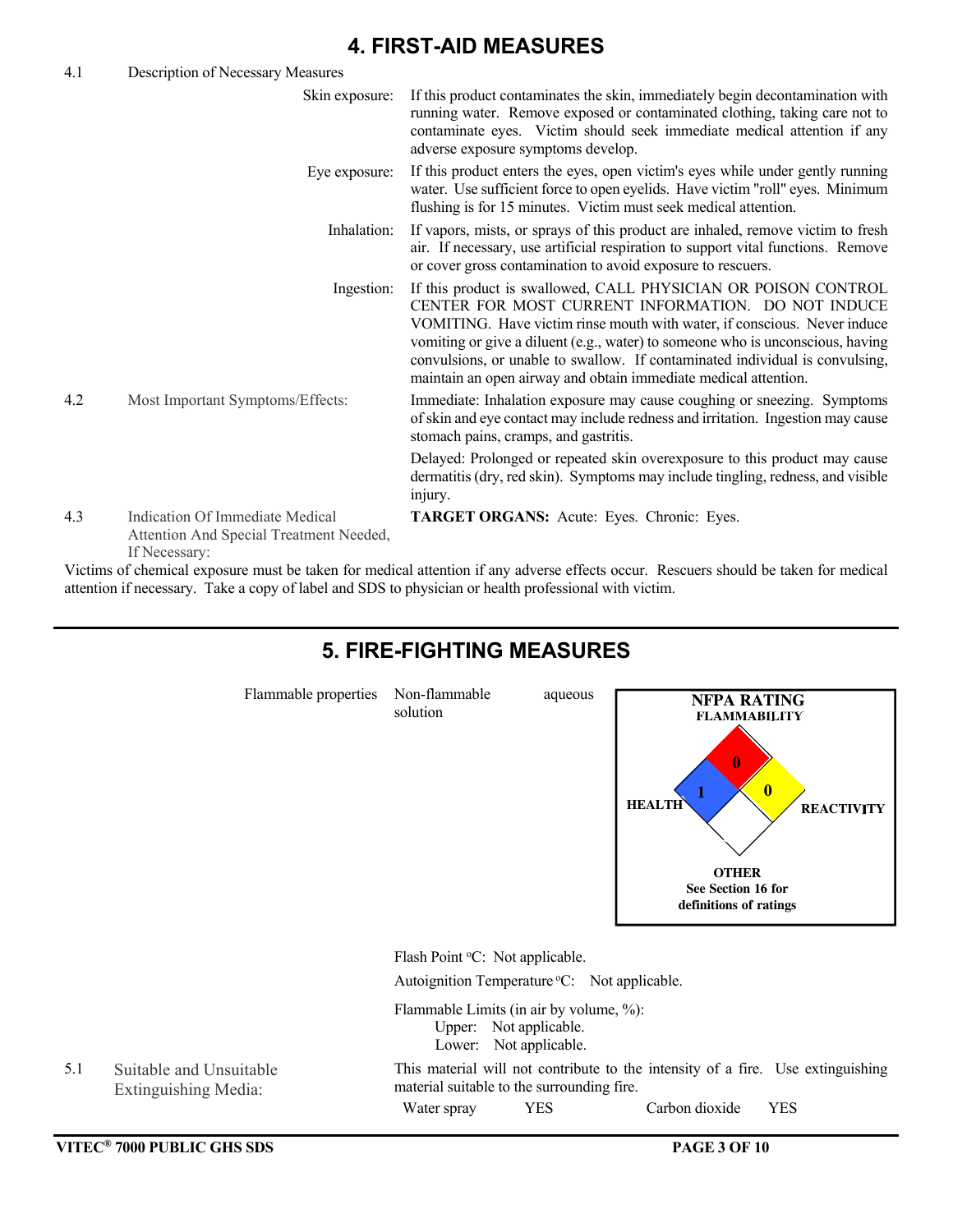|     |                                                                    | Foam                             | <b>YES</b>                                                                                                                                                                                                                                                                                                                             | Dry chemical | <b>YES</b> |
|-----|--------------------------------------------------------------------|----------------------------------|----------------------------------------------------------------------------------------------------------------------------------------------------------------------------------------------------------------------------------------------------------------------------------------------------------------------------------------|--------------|------------|
|     |                                                                    | Halon                            | <b>YES</b>                                                                                                                                                                                                                                                                                                                             | Other        | <b>YES</b> |
| 5.2 | Specific Hazards Arising from Chemical:                            |                                  | When involved in a fire, this material may decompose and produce irritating                                                                                                                                                                                                                                                            |              |            |
|     |                                                                    | oxides).                         | fumes and toxic gases (e.g., carbon monoxide, carbon dioxide, and phosphorous                                                                                                                                                                                                                                                          |              |            |
|     |                                                                    |                                  | Explosion Sensitivity to Mechanical Impact: Not sensitive.                                                                                                                                                                                                                                                                             |              |            |
|     |                                                                    |                                  | Explosion Sensitivity to Static Discharge: Not sensitive.                                                                                                                                                                                                                                                                              |              |            |
| 5.3 | Special Protective Equipment and<br>Precautions for Fire-Fighters: | environmentally sensitive areas. | Incipient fire responders should wear eye protection. Structural firefighters must<br>wear Self-Contained Breathing Apparatus and full protective equipment. Move<br>containers from fire area if it can be done without risk to personnel. If possible,<br>prevent runoff water from entering storm drains, bodies of water, or other |              |            |

## **6. ACCIDENTAL RELEASE MEASURES**

| 6.1 | <b>Personal Precautions</b>                              | Uncontrolled releases should be responded to by trained personnel using pre-<br>planned procedures. Proper protective equipment should be used. In case of a<br>spill, clear the affected area and protect people.                                                                                                                                                                                                                                         |
|-----|----------------------------------------------------------|------------------------------------------------------------------------------------------------------------------------------------------------------------------------------------------------------------------------------------------------------------------------------------------------------------------------------------------------------------------------------------------------------------------------------------------------------------|
|     | Protective equipment                                     | For small releases $(< 5$ gallons), clean up spilled liquid wearing gloves, goggles,<br>faceshield, and suitable body protection. The minimum Personal Protective<br>Equipment recommended for response to non-incidental releases (more than 5<br>gallons) should be Level C: triple-gloves (neoprene gloves and nitrile gloves<br>over latex gloves), chemical resistant suit and boots, hard hat, and full-face<br>respirator with HEPA filter.         |
|     | Emergency procedures                                     | Monitoring must indicate that exposure levels are below those provided in<br>Section 8 (Exposure Controls – Personal Protection) and that oxygen levels are<br>above 19.5% before anyone is permitted in the area without Self-Contained<br>Breathing Apparatus.                                                                                                                                                                                           |
| 6.2 | Methods and Materials for Containment<br>and Cleaning Up | Soak up or wet vacuum spilled liquid. Neutralize residue with sodium<br>bicarbonate or other neutralizing agent for very dilute acids. Decontaminate<br>the area thoroughly. Test area with litmus paper to ensure neutralization.<br>Place all spill residues in a suitable container. Dispose of in accordance with<br>applicable U.S. Federal, State, or local procedures, or appropriate local<br>standards (see Section 13, Disposal Considerations). |

#### **7. HANDLING and STORAGE**

| 7.1 | Precautions for Safe Handling | All employees who handle this material should be trained to handle it safely. Open containers<br>carefully on a stable surface. Empty containers may contain residual liquid; therefore,<br>empty containers should be handled with care.                                                                                                                                                                                                                                                                                                                            |
|-----|-------------------------------|----------------------------------------------------------------------------------------------------------------------------------------------------------------------------------------------------------------------------------------------------------------------------------------------------------------------------------------------------------------------------------------------------------------------------------------------------------------------------------------------------------------------------------------------------------------------|
|     |                               | As with all chemicals, avoid getting this product ON YOU or IN YOU. Wash thoroughly<br>after handling this product. Do not eat or drink while handling this material. Avoid<br>generating mists and sprays of this product. Remove contaminated clothing immediately.                                                                                                                                                                                                                                                                                                |
|     |                               | During equipment maintenance follow practices indicated in Section 6 (Accidental Release<br>Measures) to decontaminate equipment or clean-up small spills. Make certain that<br>application equipment is locked and tagged-out safely if necessary. Collect all rinsates and<br>dispose of according to applicable U.S. Federal, State, or local procedures or appropriate<br>local standards.                                                                                                                                                                       |
| 7.2 | Conditions for Safe Storage   | Store containers in a cool, dry location, away from direct sunlight, sources of intense heat, or<br>where freezing is possible. Store away from incompatible materials. Material should be<br>stored in secondary containers, or in a diked area, as appropriate. Storage and use areas<br>should be covered with impervious materials. Keep container tightly closed when not in<br>use. If appropriate, post warning signs in storage and use areas. Inspect all incoming<br>containers before storage, to ensure containers are properly labeled and not damaged. |
|     | Incompatibilities             | Strong bases, strong oxidizers, very strong acids, water reactive materials.                                                                                                                                                                                                                                                                                                                                                                                                                                                                                         |

# **8. EXPOSURE CONTROLS - PERSONAL PROTECTION**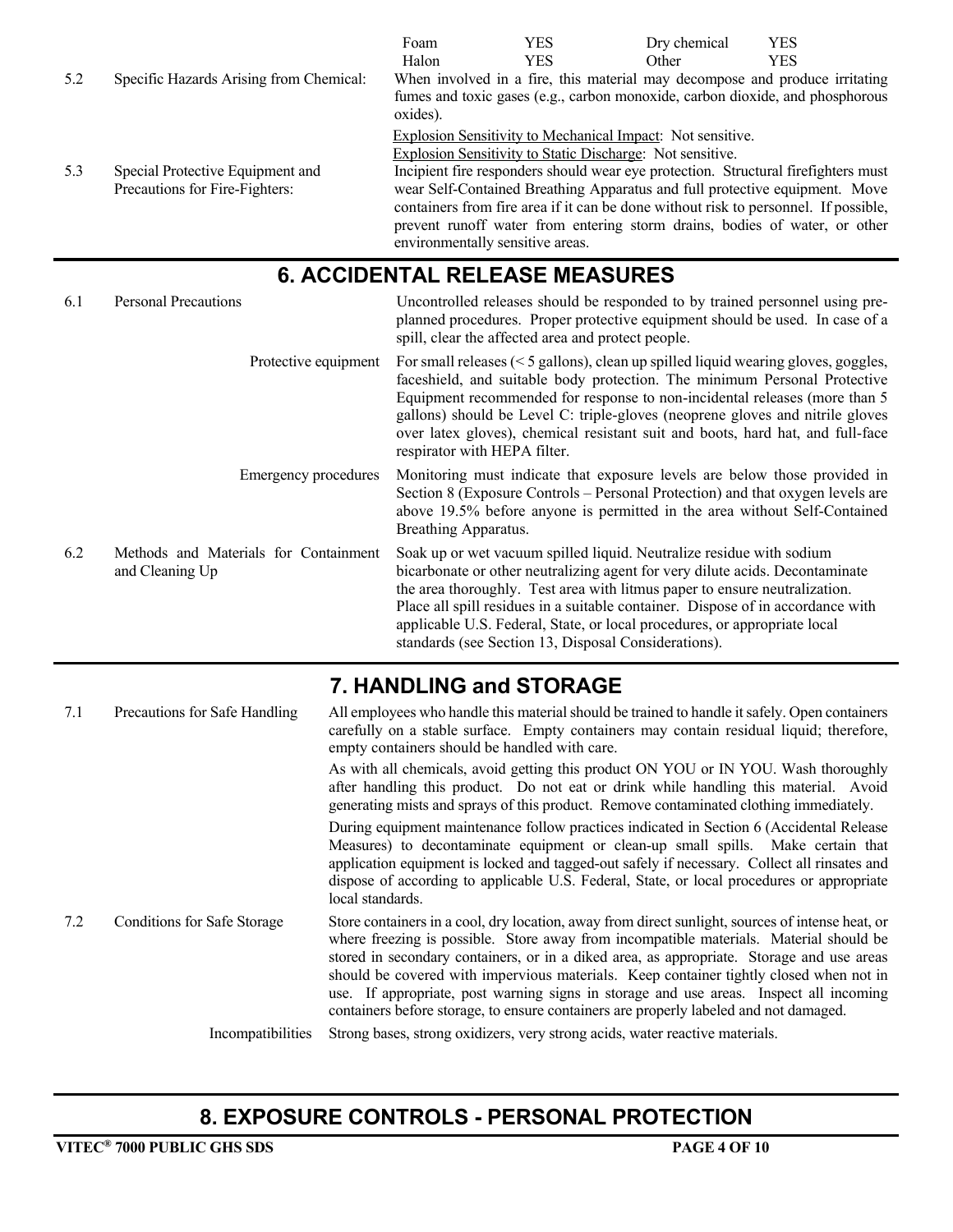#### 8.1 Control Parameters

| <b>CHEMICAL NAME</b><br>$CAS \#$                                                           |             | <b>EXPOSURE LIMITS IN AIR</b> |                   |            |                 |             |                   |  |
|--------------------------------------------------------------------------------------------|-------------|-------------------------------|-------------------|------------|-----------------|-------------|-------------------|--|
|                                                                                            |             |                               |                   |            |                 |             |                   |  |
|                                                                                            |             | <b>ACGIH-TLV</b>              |                   |            | <b>OSHA-PEL</b> |             |                   |  |
|                                                                                            |             | <b>TWA</b>                    | <b>STEL</b>       | <b>TWA</b> | <b>STEL</b>     | <b>IDLH</b> | <b>OTHER</b>      |  |
|                                                                                            |             | $mg/m^3$                      | mg/m <sup>3</sup> | $mg/m^3$   | $mg/m^3$        | $mg/m^3$    | mg/m <sup>3</sup> |  |
| Chelate compound                                                                           | Proprietary | NE.                           | <b>NE</b>         | <b>NE</b>  | <b>NE</b>       | <b>NE</b>   | <b>NE</b>         |  |
| Deflocculant $&$<br>Sequestrant                                                            | Proprietary | <b>NE</b>                     | <b>NE</b>         | <b>NE</b>  | NE              | <b>NE</b>   | <b>NE</b>         |  |
| $NE = Not$ Established. $C = Ceiling$ Limit. See Section 16 for Definitions of Terms Used. |             |                               |                   |            |                 |             |                   |  |

8.2 Appropriate Engineering Controls. Use with adequate ventilation to ensure exposure levels are maintained below the limits provided in this Section or as low as reasonably practical. Ensure eyewash/safety shower stations are available near areas where this product is used.

| Personal Protective Equipment<br>8.3<br>Respiratory protection: |                  | None needed under normal conditions of use. Use NIOSH approved respirators<br>if ventilation is inadequate to control mists or vapor. If respiratory protection is<br>needed, use only protection authorized in the U.S. Federal OSHA Standard (29<br>CFR 1910.134), applicable U.S. State regulations, or the applicable local<br>standards. Oxygen levels below 19.5% are considered IDLH by OSHA. In such<br>atmospheres, use of a full-face piece pressure/demand SCBA or a full-face piece,<br>supplied air respirator with auxiliary self-contained air supply is required under<br>OSHA's Respiratory Protection Standard (1910.134-1998). |
|-----------------------------------------------------------------|------------------|---------------------------------------------------------------------------------------------------------------------------------------------------------------------------------------------------------------------------------------------------------------------------------------------------------------------------------------------------------------------------------------------------------------------------------------------------------------------------------------------------------------------------------------------------------------------------------------------------------------------------------------------------|
|                                                                 | Eye protection:  | Use approved safety goggles or safety glasses, as described in OSHA 29 CFR<br>1910.133. Splash goggles with a faceshield may be needed if splash hazards<br>exist.                                                                                                                                                                                                                                                                                                                                                                                                                                                                                |
|                                                                 | Hand protection: | Wear chemical impervious gloves (e.g., Neoprene or Nitrile).                                                                                                                                                                                                                                                                                                                                                                                                                                                                                                                                                                                      |
|                                                                 | Body protection: | If needed, use body protection appropriate for task (e.g., Tyvek suit, rubber apron)<br>to protect from splashes and sprays.                                                                                                                                                                                                                                                                                                                                                                                                                                                                                                                      |

### **9. PHYSICAL and CHEMICAL PROPERTIES**

| Appearance                   | This product is a clear, amber colored liquid. |                                                                                |                  |  |  |
|------------------------------|------------------------------------------------|--------------------------------------------------------------------------------|------------------|--|--|
| Odor                         | Light disinfectant odor                        | Odor Threshold                                                                 | N/A              |  |  |
| Melting Point °C             | Similar to water                               | $pH(10\%$ solution)                                                            | $5.0 - 7.0$      |  |  |
| Initial Boiling Point °C     | 100                                            | Boiling Point Range °C                                                         | N/A              |  |  |
| Flammability                 | Non-flammable                                  | Evaporation Rate (water = 1)                                                   | Similar to water |  |  |
| Vapor Density ( $air = 1$ )  | Similar to water                               | Vapor Pressure mm Hg $(a)$ 20 $\degree$ C:                                     | 18               |  |  |
| Solubility (in water)        | <b>Soluble</b>                                 | Relative density (water = 1)                                                   | 1.15-1.25        |  |  |
| Viscosity                    | Similar to water                               | Oil-Water Partition Coefficient                                                | N/A              |  |  |
| Decomposition Temperature    | N/A                                            |                                                                                |                  |  |  |
| How To Detect This Substance |                                                | The color and odor may act as warning properties associated with this product. |                  |  |  |
| (Warning Properties):        |                                                |                                                                                |                  |  |  |
|                              |                                                |                                                                                |                  |  |  |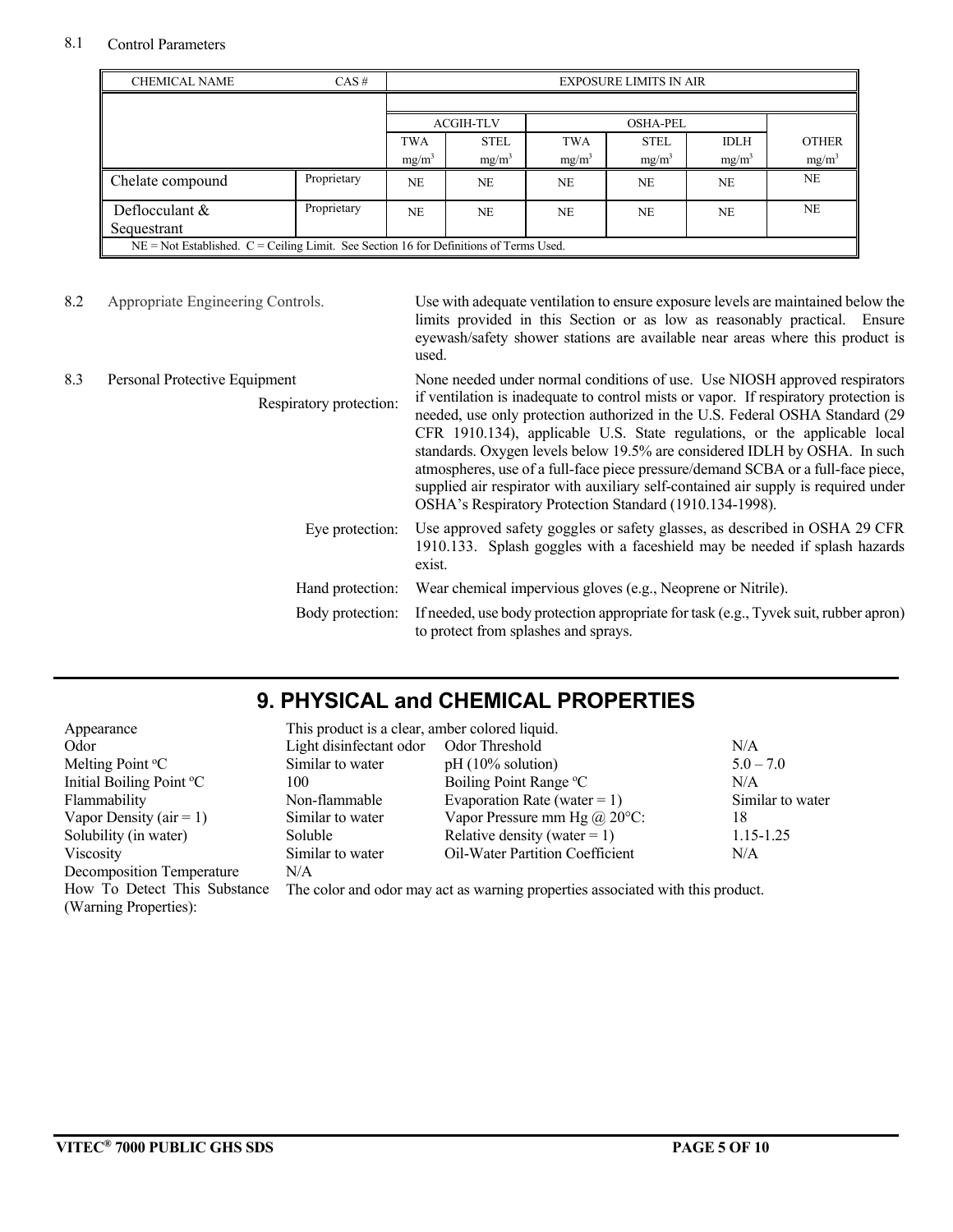### **10. STABILITY and REACTIVITY**

| 10.1 | Reactivity                         | Not considered reactive.                                                                                      |
|------|------------------------------------|---------------------------------------------------------------------------------------------------------------|
| 10.2 | Chemical Stability                 | Stable                                                                                                        |
| 10.3 | Possibility of hazardous reactions | Hazardous polymerization will not occur.                                                                      |
| 10.4 | Conditions to avoid                | Avoid mixing with incompatible materials.                                                                     |
| 10.5 | Incompatible Materials             | Strong bases, strong oxidizers, very strong acids, water reactive materials.                                  |
| 10.6 | Hazardous Decomposition Products   | Thermal decomposition of this product may generate carbon monoxide, carbon<br>dioxide, and phosphorus oxides. |

#### 11.1 | Information on Toxicological Effects Toxicity data for hazardous ingredients Oral  $LD_{50}$  mg/kg Dermal  $LD_{50}$  mg/kg Inhalation  $LD_{50}$  mg/kg Chelate compound LD<sub>50</sub> (Oral-Rat) 2100 mg/kg  $LD_{50}$  (Skin-Rabbit) > 6310 mg/kg  $LD_{50}$  (Oral-Quail)  $> 2510$  mg/kg  $LD_{50}$  (Oral-Duck)  $> 2510$  mg/kg Standard Draize Test (Skin-Rabbit) 500 mg/24 hours Standard Draize Test (Eye-Rabbit) 100 mg: Moderate N/A TDLo (Oral-Rat) 1302 mg/kg/31 daysintermittent: Kidney, Urethra, Bladder: other changes in urine composition; Nutritional and Gross Metabolic: weight loss or decreased weight gain, changes in sodium. Deflocculant & Sequestrant  $N/A$  N/A N/A N/A N/A N/A Potential routes of exposure | Inhalation, skin contact, eye contact Potential effects of acute overexposure Inhalation exposure may cause tingling, coughing, sneezing, and difficulty breathing. Symptoms of skin and eye contact may include redness and irritation. Ingestion may cause stomach pains, cramps, and gastritis. Potential effects of chronic overexposure Prolonged or repeated skin overexposure to this product may cause dermatitis (dry, red skin). Symptoms may include tingling, redness, and visible injury. Symptoms of over-exposure Immediate: Inhalation exposure may cause tingling, coughing, sneezing, and difficulty breathing. Symptoms of skin and eye contact may include redness and irritation. Ingestion may cause stomach pains, cramps, and gastritis. Delayed: Prolonged or repeated skin overexposure to this product may cause dermatitis (dry, red skin). Symptoms may include tingling, redness, and visible injury. Conditions aggravated by overexposure Preexisting dermatitis, other skin conditions, and respiratory conditions may be aggravated by exposures to this product. Recommendations to physicians: Treat symptoms and eliminate exposure. Irritation | YES, this product can be irritating to contaminated tissue, especially the eyes. Sensitization NO Carcinogenicity NTP IARC US OSHA CAL OSHA 67/548 EEC Annex 1 NO NO NO NO NO NO NO Mutagenicity | NO Reproductive toxicity NO Biological Exposure Index | N/A Other potential health effects Currently, there are no Biological Exposure Indices (BEIs) for any component of this product.

# **11. TOXICOLOGICAL INFORMATION**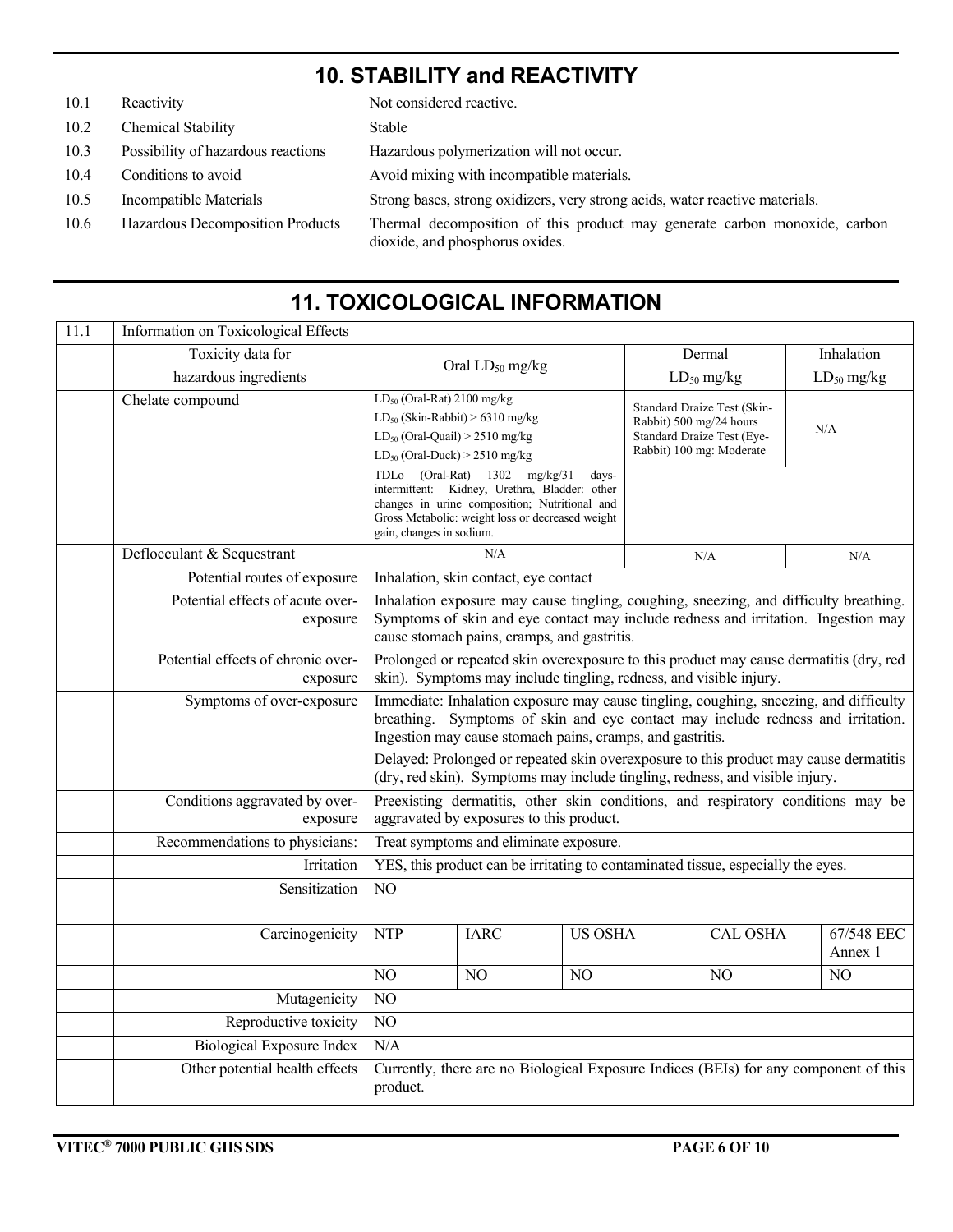## **12. ECOLOGICAL INFORMATION**

#### ALL WORK PRACTICES MUST BE AIMED AT ELIMINATING ENVIRONMENTAL CONTAMINATION.

| 12.1                       | Ecotoxicity                      | $LC_{50}$ , mg/L                                                                                                                                                                                                             | $EC_{50}$ , mg/L |
|----------------------------|----------------------------------|------------------------------------------------------------------------------------------------------------------------------------------------------------------------------------------------------------------------------|------------------|
| <b>Chelate compound</b>    |                                  |                                                                                                                                                                                                                              |                  |
|                            | Aquatic                          | N/A                                                                                                                                                                                                                          | N/A              |
|                            | Terrestrial                      | N/A                                                                                                                                                                                                                          | N/A              |
| Deflocculant & Sequestrant |                                  |                                                                                                                                                                                                                              |                  |
|                            | Aquatic                          | N/A                                                                                                                                                                                                                          | N/A              |
|                            | Terrestrial                      | N/A                                                                                                                                                                                                                          | N/A              |
| 12.2                       | Persistence and Degradability    | The components of this product decompose in soil and water.                                                                                                                                                                  |                  |
| 12.3                       | <b>Bioaccumulative Potential</b> | The components of this product are not expected to bioaccumulate.                                                                                                                                                            |                  |
| 12.4                       | Mobility in Soil                 | Moderately mobile.                                                                                                                                                                                                           |                  |
| 12.5                       | Other Adverse Ecological Effects | This product may be harmful to aquatic life if large volumes of it are released into an<br>aquatic environment. Algae growth may be inhibited by complexation and removal<br>of some nutrients, not by direct toxic effects. |                  |

# **13. DISPOSAL CONSIDERATIONS**

| Preparing Wastes of this Product for<br>Disposal | Waste disposal must be in accordance with appropriate U.S. Federal, State, and local<br>regulations or with local regulations. This product, if unaltered by the handling, may<br>be disposed of by treatment at a permitted facility or as advised by your local waste<br>regulatory authority. |
|--------------------------------------------------|--------------------------------------------------------------------------------------------------------------------------------------------------------------------------------------------------------------------------------------------------------------------------------------------------|
| Disposal of Contaminated Packaging               | Cleaned containers can be recycled or disposed of as non-contaminated waste, if<br>authorized by your local authorities. Dispose of containers as required by local<br>regulations.                                                                                                              |
| U.S. EPA Waste Number                            | Not applicable.                                                                                                                                                                                                                                                                                  |

#### **14. TRANSPORTATION INFORMATION**

#### THIS MATERIAL IS NOT HAZARDOUS AS DEFINED BY 49 CFR 172.101 BY THE U.S. DEPARTMENT OF TRANSPORTATION.

| 14 1 | <b>UN Number</b>                     | Not applicable |
|------|--------------------------------------|----------------|
| 14.2 | UN Proper Shipping Name              | Not applicable |
| 14.3 | Transport Hazard Class(es)           | Not applicable |
|      | Transport label(s) required          | Not applicable |
| 14.4 | Packing Group                        | Not applicable |
| 14.5 | Marine Pollutant                     | Not applicable |
|      | NA Emergency Response Guide          | Not applicable |
|      | Number (2016)                        |                |
| 14.6 | Transport in Bulk (Annex II of       | Not applicable |
|      | MARPOL 73/78 and IBC Code)           |                |
| 14.7 | <b>Special Transport Precautions</b> | Not applicable |
|      | National Motor Freight               | #70            |
|      | Classification                       |                |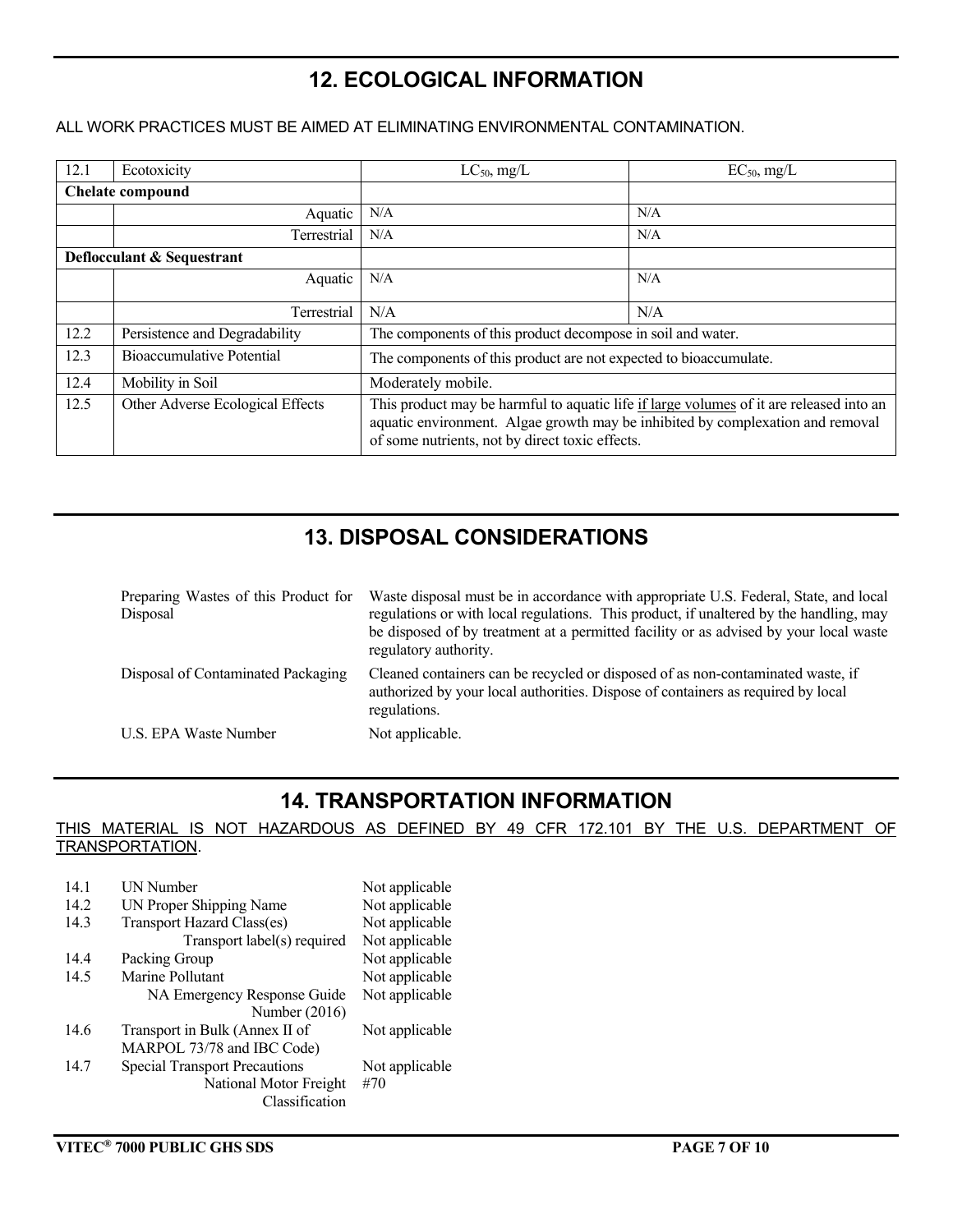#### **International Air Transport Association**

| UN Number                           | Not applicable |
|-------------------------------------|----------------|
| UN Proper Shipping Name             | Not applicable |
| Transport Hazard Class(es)          | Not applicable |
| Transport label(s) required         | Not applicable |
| Packing Group                       | Not applicable |
| <b>IATA Emergency Response Code</b> | Not applicable |
| <b>Excepted Quantity</b>            | Not applicable |
| Packaging Instructions              | Not applicable |
|                                     |                |

#### **International Maritime Organization**

| <b>UN Number</b>               | Not applicable |
|--------------------------------|----------------|
| UN Proper Shipping Name        | Not applicable |
| Transport Hazard Class(es)     | Not applicable |
| Transport label(s) required    | Not applicable |
| Packing Group                  | Not applicable |
| Marine Pollutant               | Not applicable |
| NA Emergency Response Guide    | Not applicable |
| Number (2016)                  |                |
| Transport in Bulk (Annex II of | Not applicable |
| MARPOL 73/78 and IBC Code)     |                |
|                                |                |

Not applicable Not applicable

#### **15. SAFETY, HEALTH and ENVIRONMENTAL REGULATIONS SPECIFIC FOR THE PRODUCT**

| <b>PROGRAM</b>                                               | Chelate compound                                                                                                  | Deflocculant & Sequestrant |  |
|--------------------------------------------------------------|-------------------------------------------------------------------------------------------------------------------|----------------------------|--|
| <b>US EPA PROGRAMS</b>                                       |                                                                                                                   |                            |  |
| Clean Air Act Hazardous<br>Air Pollutants                    | N <sub>O</sub>                                                                                                    | N <sub>O</sub>             |  |
| Safe Drinking Water Act                                      | N <sub>O</sub>                                                                                                    | N <sub>O</sub>             |  |
| RCRA F, K, P, U or<br>D-lists                                | N <sub>O</sub>                                                                                                    | N <sub>O</sub>             |  |
| <b>SARA 302</b><br><b>RQ</b>                                 | N <sub>O</sub>                                                                                                    | N <sub>O</sub>             |  |
| <b>SARA 302</b><br><b>TPO</b>                                | N <sub>O</sub>                                                                                                    | N <sub>O</sub>             |  |
| <b>SARA 313 LISTED</b>                                       | N <sub>O</sub>                                                                                                    | N <sub>O</sub>             |  |
| <b>SARA CHEMICAL CATEGORIES</b>                              |                                                                                                                   |                            |  |
| <b>SARA 311/312 ACUTE</b>                                    | N <sub>O</sub>                                                                                                    | N <sub>O</sub>             |  |
| SARA 311/312 CHRONIC                                         | N <sub>O</sub>                                                                                                    | N <sub>O</sub>             |  |
| <b>SARA 311/312 FIRE</b>                                     | N <sub>O</sub>                                                                                                    | N <sub>O</sub>             |  |
| SARA 311/312 PRESSURE                                        | N <sub>O</sub>                                                                                                    | N <sub>O</sub>             |  |
| SARA 311/312<br><b>REACTIVITY</b>                            | N <sub>O</sub>                                                                                                    | N <sub>O</sub>             |  |
| <b>EPA EXTREMELY</b><br><b>HAZARDOUS</b><br><b>SUBSTANCE</b> | N <sub>O</sub>                                                                                                    | N <sub>O</sub>             |  |
|                                                              | CALIFORNIA SAFE DRINKING WATER ACT (Proposition 65)                                                               |                            |  |
|                                                              | This product does not contain any chemical listed on the California Safe Drinking Water Act list (Proposition 65) |                            |  |
| <b>US OSHA PROGRAMS</b>                                      |                                                                                                                   |                            |  |
| PEL                                                          | N <sub>O</sub>                                                                                                    | NO.                        |  |
| <b>PSM</b>                                                   | N <sub>O</sub>                                                                                                    | NO                         |  |
| <b>CHEMICAL SECURITY PROGRAMS</b>                            |                                                                                                                   |                            |  |
| <b>DHS CFATS</b>                                             | N <sub>O</sub>                                                                                                    | N <sub>O</sub>             |  |
| CHEMICAL WEAPONS CONVENTION                                  |                                                                                                                   |                            |  |
|                                                              | N <sub>O</sub>                                                                                                    | N <sub>O</sub>             |  |
| US DRUG ENFORCEMENT ADMINISTRATION                           |                                                                                                                   |                            |  |
| <b>DEA Controlled Substances</b>                             | N <sub>O</sub>                                                                                                    | N <sub>O</sub>             |  |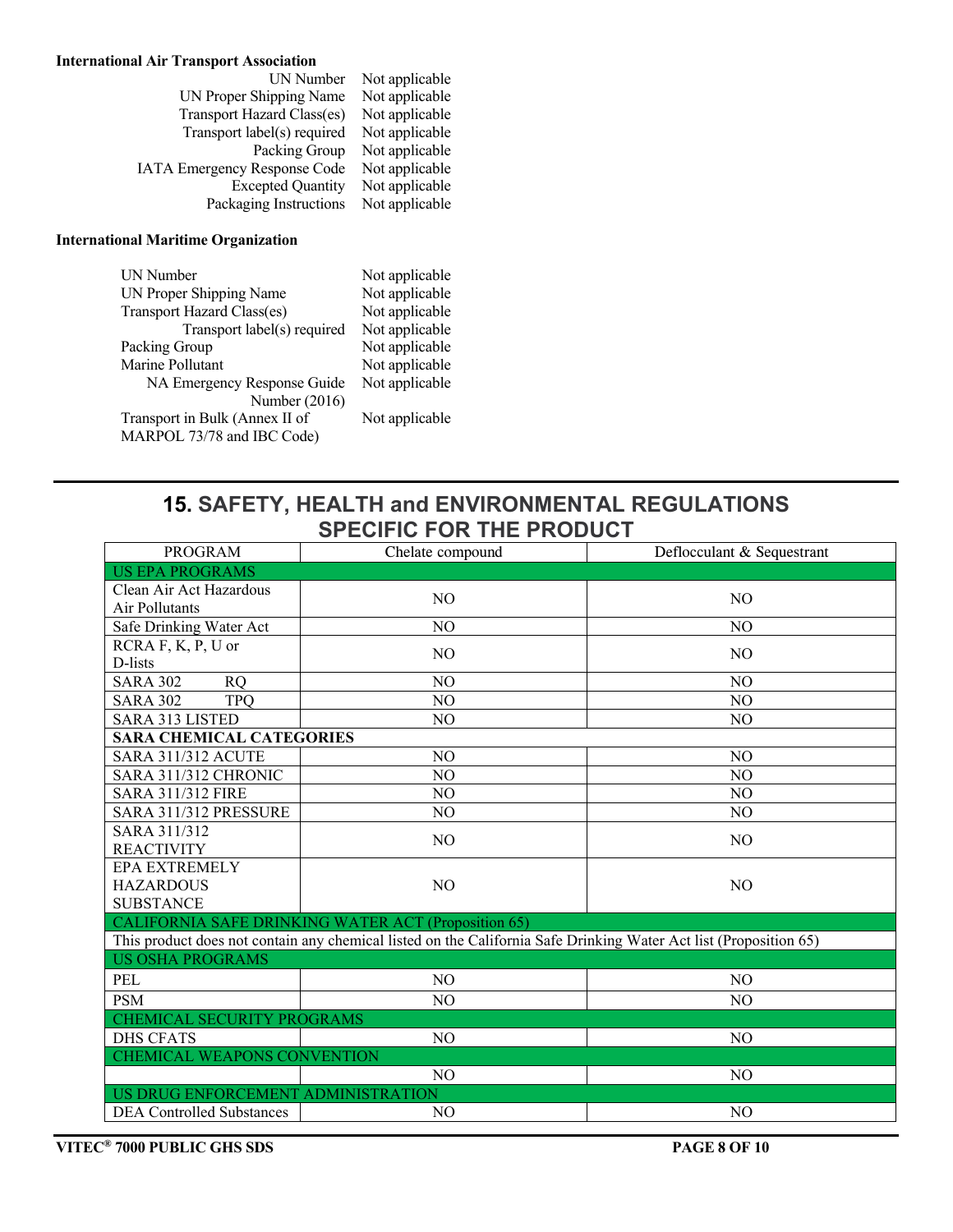| <b>CHEMICAL INVENTORY PROGRAMS</b>                                                            |                                                                                                                                   |                |  |
|-----------------------------------------------------------------------------------------------|-----------------------------------------------------------------------------------------------------------------------------------|----------------|--|
| <b>DSL</b>                                                                                    | YES                                                                                                                               | <b>YES</b>     |  |
| <b>REACH</b> Pre-registered List                                                              | NO.                                                                                                                               | NO.            |  |
| <b>TSCA</b>                                                                                   | YES                                                                                                                               | <b>YES</b>     |  |
| <b>TSCA Reset Rule</b>                                                                        | All ingredients in this product comply with the U.S. EPA TSCA Inventory Notification<br>Requirements Rule (40 CFR 710 Subpart B.) |                |  |
| European Inventory of<br><b>Existing Commercial</b><br><b>Chemical Substances</b><br>(EINECS) | YES                                                                                                                               | YES            |  |
| EU No-Longer Polymers<br>List (NLP)                                                           | NO.                                                                                                                               | N <sub>O</sub> |  |
| Philippines                                                                                   | YES                                                                                                                               | <b>YES</b>     |  |
| Japan                                                                                         | YES                                                                                                                               | YES            |  |
| Australia                                                                                     | YES                                                                                                                               | YES            |  |
| Korea                                                                                         | YES                                                                                                                               | YES            |  |
| China                                                                                         | NO.                                                                                                                               | NO.            |  |
| New Zealand Inventory of<br>Chemicals                                                         | YES                                                                                                                               | YES            |  |

# **16. OTHER INFORMATION**

| 16.1 | Original Preparation    | 28 Apr 2005;                                                          |
|------|-------------------------|-----------------------------------------------------------------------|
| 16.2 | <b>Revision History</b> | 19 June, 2014 Reformatted to GHS Requirements                         |
|      |                         | 25 May 2016, Content corrections; October 7, 2016 format update, June |
|      |                         | 27, 2018 Logo revision; 18 Oct 18 TSCA Reset Rule update              |
| 16.3 | Prepared by             | ADVANCED CHEMICAL SAFETY, Inc.                                        |
|      |                         | PO Box 152329                                                         |
|      |                         | San Diego, CA 92195                                                   |
|      |                         | $(858) - 874 - 5577$                                                  |
| 16.4 | Date of Printing        | July 15, 2019                                                         |